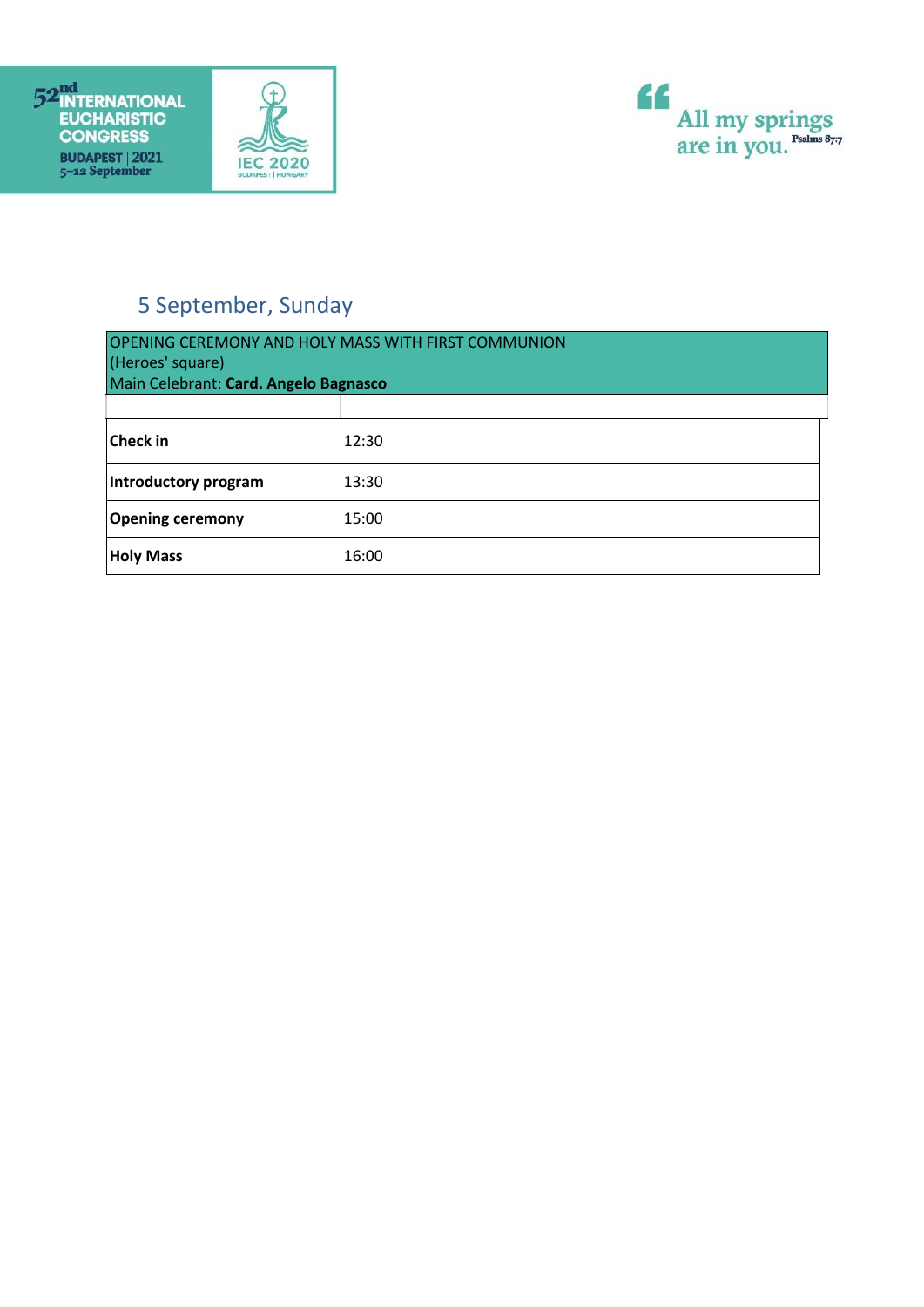## 6 September, Monday

| <b>HUNGEXPO</b>                  |                    |                                                                                                                                                                                                                                                                                                                                 |
|----------------------------------|--------------------|---------------------------------------------------------------------------------------------------------------------------------------------------------------------------------------------------------------------------------------------------------------------------------------------------------------------------------|
| Arriving at Hungexpo 7:00        |                    |                                                                                                                                                                                                                                                                                                                                 |
| <b>Morning prayer</b><br>(Lauds) | 8:45               | Main Celebrant: Bishop András Veres                                                                                                                                                                                                                                                                                             |
| <b>Catechesis</b>                | 9:30               | Card. Joao Tempesta                                                                                                                                                                                                                                                                                                             |
| <b>Testimony</b>                 | 10:30              | Fr. Konstantin Szabó                                                                                                                                                                                                                                                                                                            |
| <b>Break</b>                     | 11:00              |                                                                                                                                                                                                                                                                                                                                 |
| <b>Holy Mass</b>                 | 11:30              | Main Celebrant: Archbishop Piero Marini                                                                                                                                                                                                                                                                                         |
| Lunch break                      | 12:30              |                                                                                                                                                                                                                                                                                                                                 |
| <b>Workshops</b>                 | $14:30 -$<br>15:30 | Fr. Csaba Böjte OFM: Hope: Christ's faith - our faith; a presentation of<br>pastoral work among children<br>Bishop J.-M. Ndi-Okalla: Eucharist: the source of goodness<br>Mary Healy: Love says - go: Eucharist and Christian Life<br>Damian Stayne: Intimacy with God through the Holy Eucharist and the<br>Holy Name of Jesus |

### **6 September, Saint Stephen's Basilica, 18:00 – Mission in Africa**

Conversation with Réka Fodor, András Csókay and Archbishop Valerian Okeke.

| <b>SAINT EPHRAIM MALE CHOIR</b> |       |                      |
|---------------------------------|-------|----------------------|
|                                 |       |                      |
| <b>Concert</b>                  | 19:00 | Pesti Vigadó         |
| <b>CSÍK BAND</b>                |       |                      |
|                                 |       |                      |
| <b>Concert</b>                  | 19:30 | <b>Erkel Theatre</b> |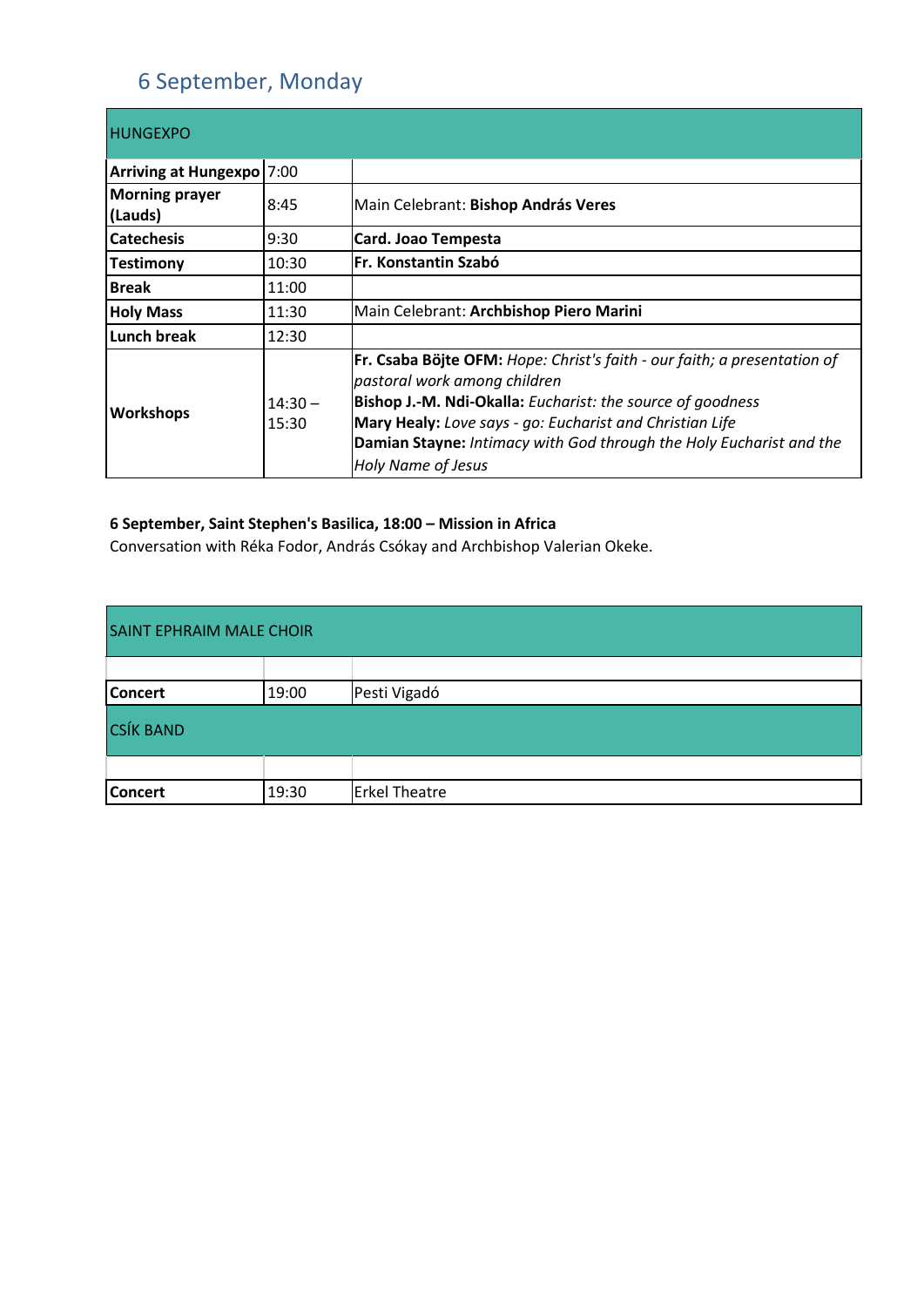## 7 September, Tuesday

| <b>HUNGEXPO</b>                  |                    |                                                                                                                                                                                                                                                                                                                                                                     |
|----------------------------------|--------------------|---------------------------------------------------------------------------------------------------------------------------------------------------------------------------------------------------------------------------------------------------------------------------------------------------------------------------------------------------------------------|
|                                  |                    |                                                                                                                                                                                                                                                                                                                                                                     |
| Arriving at Hungexpo 7:00        |                    |                                                                                                                                                                                                                                                                                                                                                                     |
| <b>Morning prayer</b><br>(Lauds) | 8:45               | Main Celebrant: Archbishop Csaba Ternyák                                                                                                                                                                                                                                                                                                                            |
| <b>Catechesis</b>                | 9:30               | <b>Card. Gérald Lacroix</b>                                                                                                                                                                                                                                                                                                                                         |
| <b>Testimony</b>                 | 10:30              | Patriarch Louis Raphael Sako                                                                                                                                                                                                                                                                                                                                        |
| <b>Break</b>                     | 11:00              |                                                                                                                                                                                                                                                                                                                                                                     |
| <b>Holy Mass</b>                 | 11:30              | Main Celebrant: Archbishop Jose S. Palma                                                                                                                                                                                                                                                                                                                            |
| Lunch break                      | 12:30              |                                                                                                                                                                                                                                                                                                                                                                     |
| Workshops                        | $14:30 -$<br>15:30 | Jean-Luc Moens: Eucharist and Holy Spirit<br>Barbara Heil: How to win a Catholic? How a Protestant preacher and<br>missionary came into the Church<br>Kálmán Dabóczi: Together. For you. - Network of Hungarian Catholic<br>Movements in the Service of Families<br>Johannes Hartl: Fascination of Beauty. The discovery of God's beauty in<br>prayer and adoration |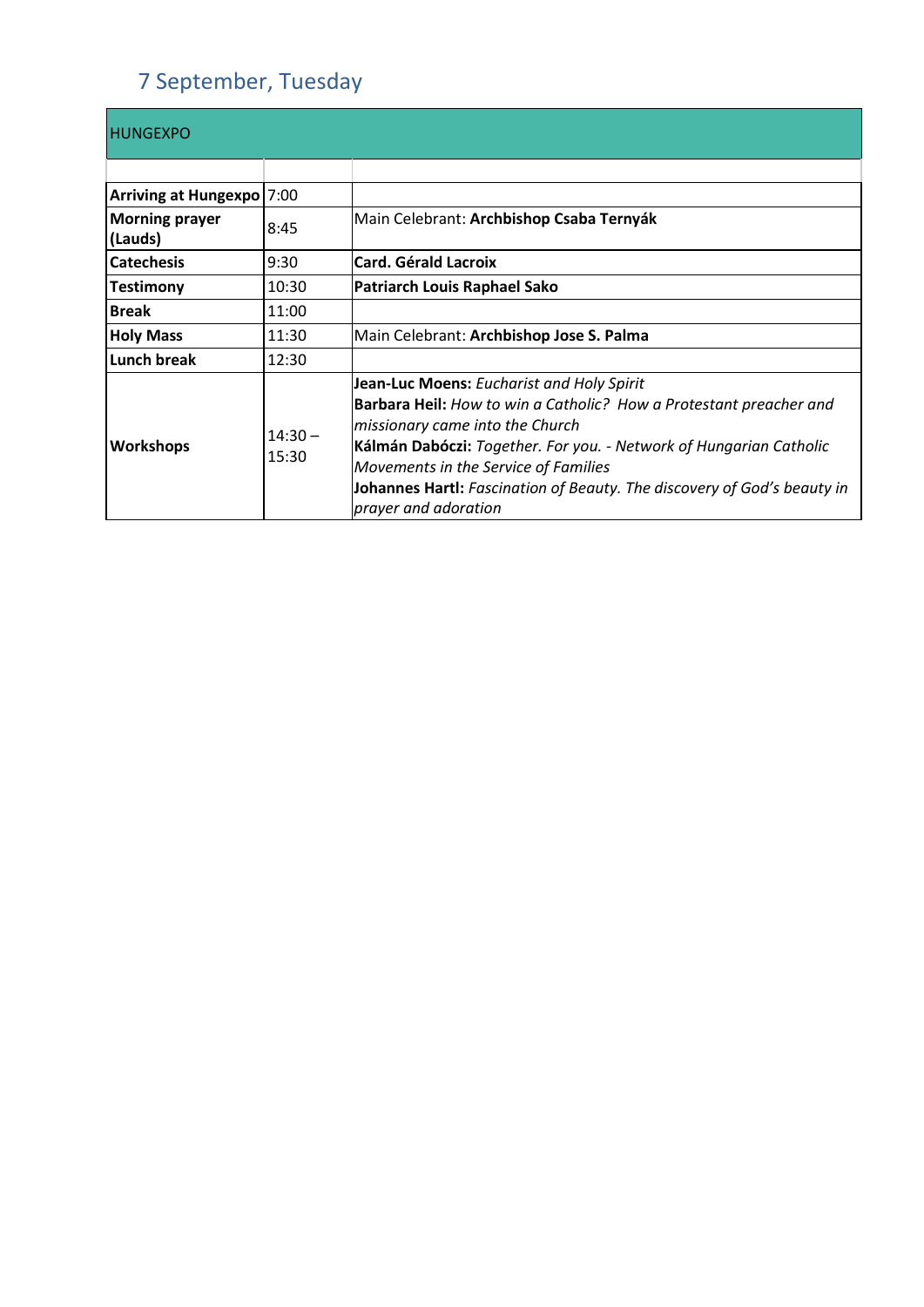## 8 September, Wednesday

| <b>HUNGEXPO</b>                  |       |                                                                                                                                                                                                                                                                                                         |
|----------------------------------|-------|---------------------------------------------------------------------------------------------------------------------------------------------------------------------------------------------------------------------------------------------------------------------------------------------------------|
|                                  |       |                                                                                                                                                                                                                                                                                                         |
| Arriving at Hungexpo 7:00        |       |                                                                                                                                                                                                                                                                                                         |
| <b>Morning prayer</b><br>(Lauds) | 8:45  | Main Celebrant: Archbishop Stanisław Gądecki                                                                                                                                                                                                                                                            |
| <b>Catechesis</b>                | 9:30  | <b>Card. Charles Maung Bo</b>                                                                                                                                                                                                                                                                           |
| <b>Testimony</b>                 | 10:30 | <b>Moyses Azevedo</b>                                                                                                                                                                                                                                                                                   |
| <b>Break</b>                     | 11:00 |                                                                                                                                                                                                                                                                                                         |
| Workshops                        | 11:30 | Bishop János Székely: One Earth, one Bread - the world of Laudato si'<br><b>Fr. Justo Lofeudo:</b> Renewal of parishes and dioceses through Perpetual<br><b>Eucharistic Adoration</b><br><b>Fr. Michael White: Rebuilt movement</b><br>Fr. David Maria Jaeger OFM: The Holy Land, land of the Eucharist |
| Lunch                            | 12:30 |                                                                                                                                                                                                                                                                                                         |

| <b>BYZANTINE DIVINE LITURGY</b><br>(Saint Stephen's Basilica) |       |                                                                                        |
|---------------------------------------------------------------|-------|----------------------------------------------------------------------------------------|
|                                                               |       |                                                                                        |
| Liturgy                                                       | 16:00 | Main Celebrant: His beatitude Youssef Absi Melkite Greek Catholic<br>Patriarch (Syria) |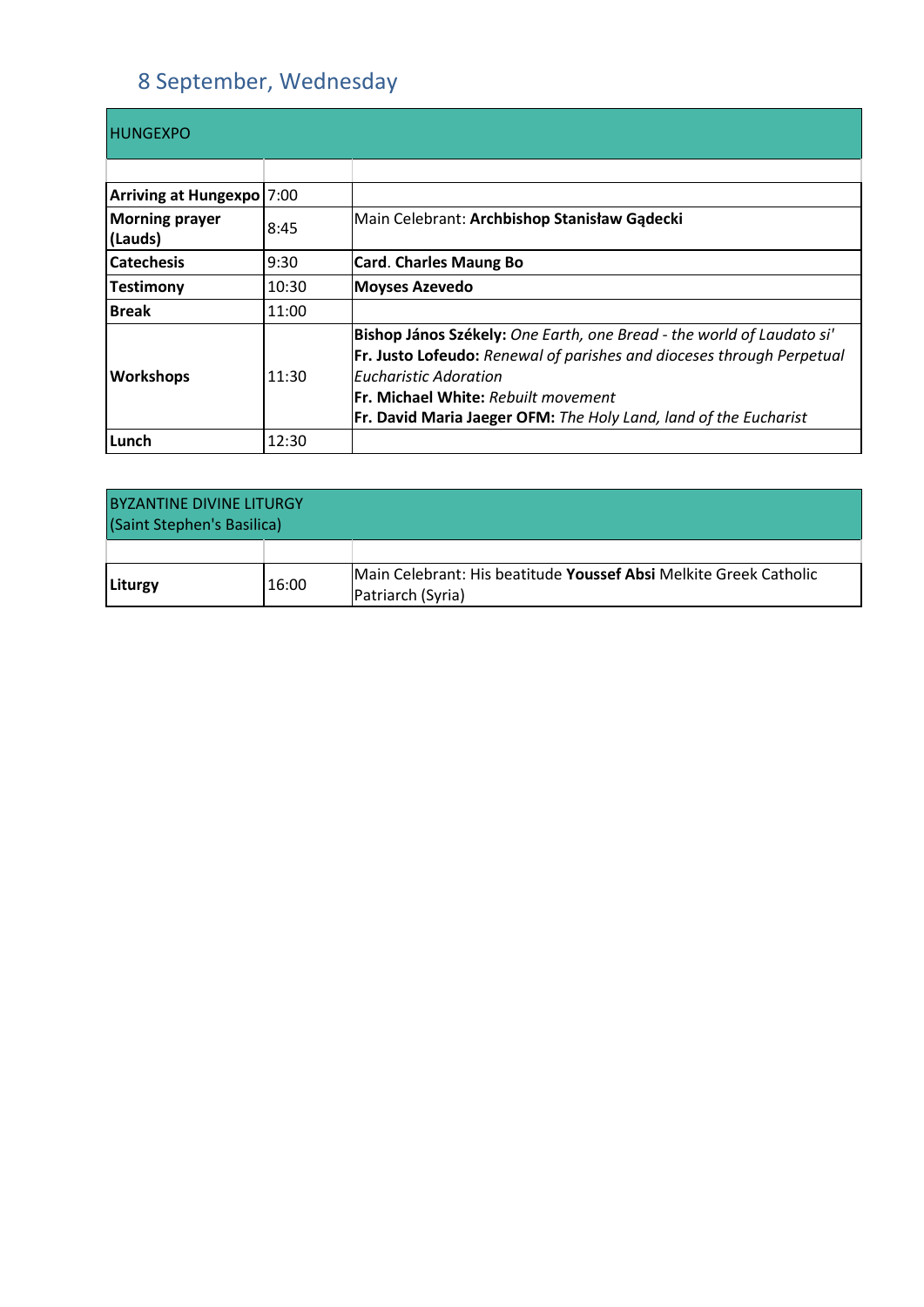### PARISH MASSES

| <b>Masses</b>   | 17:00                                                                                                                                                                 |
|-----------------|-----------------------------------------------------------------------------------------------------------------------------------------------------------------------|
| <b>Churches</b> | Main Celebrant: Card. Robert Sarah<br>Church: Szent Angyalok-templom; Language: Italian<br>Address: 1112 Budapest, Gazdagréti út 14.                                  |
|                 | Main Celebrant: Archbishop Jérôme Beau<br>Church: Árpád-házi Szent Erzsébet-templom; Language: French<br>Address: 1074 Budapest, Rózsák tere 8.                       |
|                 | Main Celebrant: Bishop Ägidus Zsifkovics<br>Church: Szent Imre-templom; Language: German<br>Address: 1114 Budapest, Villányi út 25.                                   |
|                 | Main Celebrant: Archbishop Stanisław Gądecki<br>Church: Zuglói Páduai Szent Antal-templom; Language: Polish<br>Address: 1149 Budapest, Bosnyák tér 7.                 |
|                 | Main Celebrant: Archbishop Luis Cabrera Herrera<br>Church: Városmajori Jézus Szíve-templom; Language: Spanish<br>Address: 1122 Budapest, Csaba utca 5.                |
|                 | Main Celebrant: Bishop Marek Forgáč<br>Church: Magyarok Nagyasszonya-templom; Language: Slovak<br>Address: (1089 Budapest, Magyarok Nagyasszonya tér 1.)              |
|                 | Main Celebrant: Archbishop Charles G. Palmer-Buckle<br>Church: Magyar Szentek Temploma; Language: English<br>Address: 1117 Budapest, Magyar Tudósok körútja 1.        |
|                 | Main Celebrant: Archbishop Aurel Percă<br>Church: Szent Anna-templom; Language: Romanian<br>Address: 1011 Budapest, Batthyány tér 7.                                  |
|                 | Main Celebrant: Card. Michael Fitzgerald<br>Church: Belvárosi Nagyboldogasszony Főplébánia-templom; Language: English<br>Address: 1056 Budapest, Március 15. tér      |
|                 | Main Celebrant: Bishop José Manuel Garcia Cordeiro<br>Church: Budapest-Angyalföldi Szent László-templom; Language: Portuguese<br>Address: 1139 Budapest, Béke tér 1/A |
|                 | Main Celebrant: Archbishop Balázs Bábel<br>Church: Mátyás-templom; Language: Hungarian<br>Address: 1014 Budapest, Szentháromság tér 2.                                |
|                 | Start: 15:30; Main Celebrant: Ferenc Merkli parish priest<br>Church: Belvárosi Szent Anna-templom; Language: Slovene<br>Address: 1052 Budapest, Szervita tér 6.       |

| <b>BUDAPEST GYPSY SYMPHONY ORCHESTRA</b> |       |                      |
|------------------------------------------|-------|----------------------|
|                                          |       |                      |
| <b>Concert</b>                           | 20:00 | <b>Erkel Theatre</b> |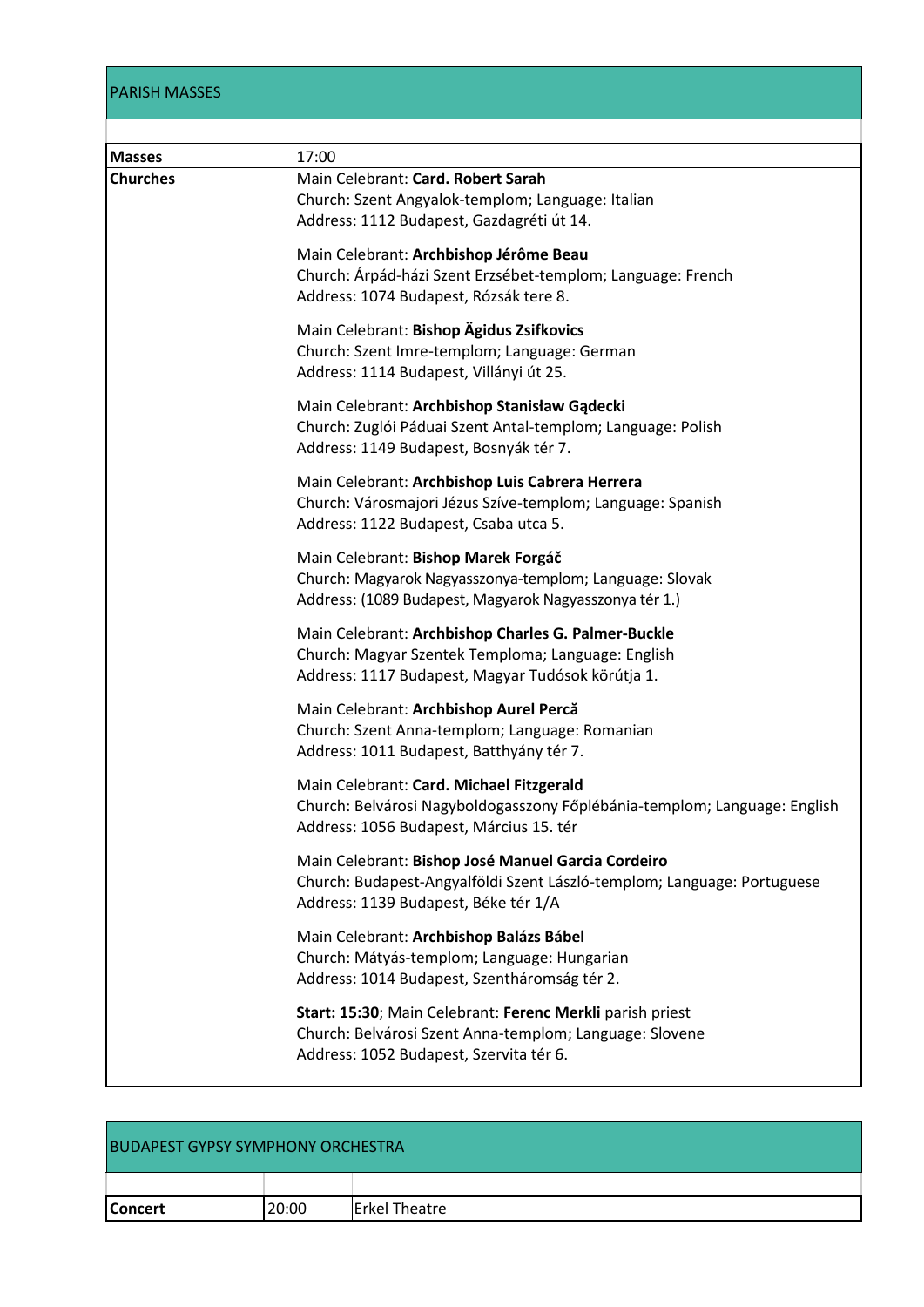# 9 September, Thursday

| <b>HUNGEXPO</b>                  |                    |                                                                                                                                                                                                                                                                                                                                                                                                                                                                                                |
|----------------------------------|--------------------|------------------------------------------------------------------------------------------------------------------------------------------------------------------------------------------------------------------------------------------------------------------------------------------------------------------------------------------------------------------------------------------------------------------------------------------------------------------------------------------------|
|                                  |                    |                                                                                                                                                                                                                                                                                                                                                                                                                                                                                                |
| Arriving at Hungexpo   7:00      |                    |                                                                                                                                                                                                                                                                                                                                                                                                                                                                                                |
| <b>Morning prayer</b><br>(Lauds) | 8:45               | Main Celebrant: Archbishop Stanislav Zvolenský                                                                                                                                                                                                                                                                                                                                                                                                                                                 |
| <b>Catechesis</b>                | 9:30               | Card. John Onaiyekan                                                                                                                                                                                                                                                                                                                                                                                                                                                                           |
| <b>Testimony</b>                 | 10:30              | <b>Mary Healy</b>                                                                                                                                                                                                                                                                                                                                                                                                                                                                              |
| <b>Break</b>                     | 11:00              |                                                                                                                                                                                                                                                                                                                                                                                                                                                                                                |
| <b>Holy Mass</b>                 | 11:30              | Main Celebrant: Archbishop Alfredo José Espinoza Mateus                                                                                                                                                                                                                                                                                                                                                                                                                                        |
| <b>Lunch break</b>               | 12:30              |                                                                                                                                                                                                                                                                                                                                                                                                                                                                                                |
| <b>Workshops</b>                 | $14:30 -$<br>15:30 | Bishop Massimo Camisasca: The martyrdom of Italian priests after<br>World War II<br>Bishop János Székely, Comission of Caritas in Veritate and the Blessed<br>Ceferino Istitute: We are one bread, one body; Living the Eucharist in<br>Gypsy pastoral care, among the poorest<br>Bishop Joseph Pamplany: Syro-Malabar Catholic Church in the light of<br>the Eucharist<br>Card. Jean-Claude Hollerich and Card. Angelo Bagnasco: Eucharist,<br>evangelisation and social commitment in Europe |

| EUCHARISTIC ADORATION OF THE COMMUNITIES<br>(Saint Stephen's Basilica) |       |  |
|------------------------------------------------------------------------|-------|--|
| Spiritual preparation                                                  | 18:30 |  |
| Adoration and confession 19:00-21:00                                   |       |  |

| <b>PATRIARCHAL CHOIR OF MOSCOW</b> |       |  |
|------------------------------------|-------|--|
| (Liszt Academy)                    |       |  |
| <b>Concert</b>                     | 19:30 |  |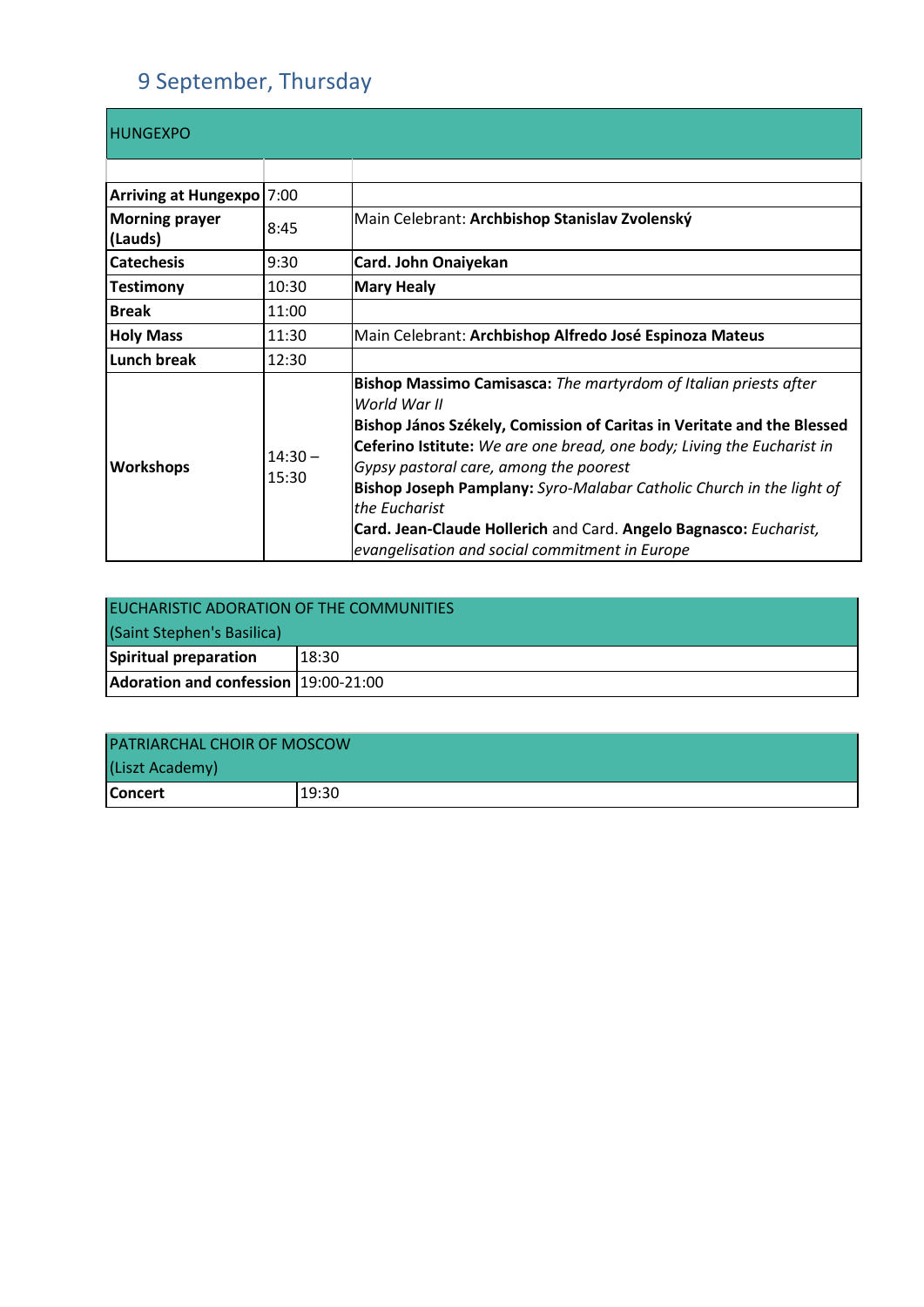## 10 September, Friday

| <b>HUNGEXPO</b>                  |                    |                                                                                                                                                                                                                                                                                                                                                                                                                                              |
|----------------------------------|--------------------|----------------------------------------------------------------------------------------------------------------------------------------------------------------------------------------------------------------------------------------------------------------------------------------------------------------------------------------------------------------------------------------------------------------------------------------------|
|                                  |                    |                                                                                                                                                                                                                                                                                                                                                                                                                                              |
| Arriving at Hungexpo   7:00      |                    |                                                                                                                                                                                                                                                                                                                                                                                                                                              |
| <b>Morning prayer</b><br>(Lauds) | 8:45               | Main Celebrant: Card. Josip Bozanic                                                                                                                                                                                                                                                                                                                                                                                                          |
| <b>Catechesis</b>                | 9:30               | <b>Card. Dominik Duka</b>                                                                                                                                                                                                                                                                                                                                                                                                                    |
| <b>Testimony</b>                 | 10:30              | János Áder, President of the Republic of Hungary                                                                                                                                                                                                                                                                                                                                                                                             |
| <b>Break</b>                     | 11:00              |                                                                                                                                                                                                                                                                                                                                                                                                                                              |
| <b>Holy Mass</b>                 | 11:30              | Main Celebrant: Card. Jean-Claude Hollerich                                                                                                                                                                                                                                                                                                                                                                                                  |
| <b>Lunch break</b>               | 12:30              |                                                                                                                                                                                                                                                                                                                                                                                                                                              |
| <b>Workshops</b>                 | $14:30 -$<br>15:30 | Fr. Etienne Vetö: The Eucharist, Illuminated by Jewish Tradition<br>Card. Baltazar Porras: Saints in the people of God and in the World,<br>Laypeople vocation to sanctity<br>Card. Andrew Yeom Soo-jung: The situation of the Christians in Korea<br>Fr. Andrea Dellatore, Georg Schwarz and the Community Cenacolo:<br>From darkness to light- Eucharist: the remedy for freedom. Concrete<br>testimony of the boys who met the Eucharist. |

| YOUTH EVENING            |       |  |
|--------------------------|-------|--|
| (Sportaréna László Papp) |       |  |
| <b>Check</b> in          | 17:30 |  |
| <b>Program starts</b>    | 19:00 |  |
| <b>Program ends</b>      | 22:30 |  |

#### **Program:**

- Concert
- Worship
- Testimonies
- Adoration

| P. Armando PIERUCCI OFM: EUCHARISTIC SYMPHONY |       |  |
|-----------------------------------------------|-------|--|
| (Liszt Academy)                               |       |  |
| <b>Concert</b>                                | 19:30 |  |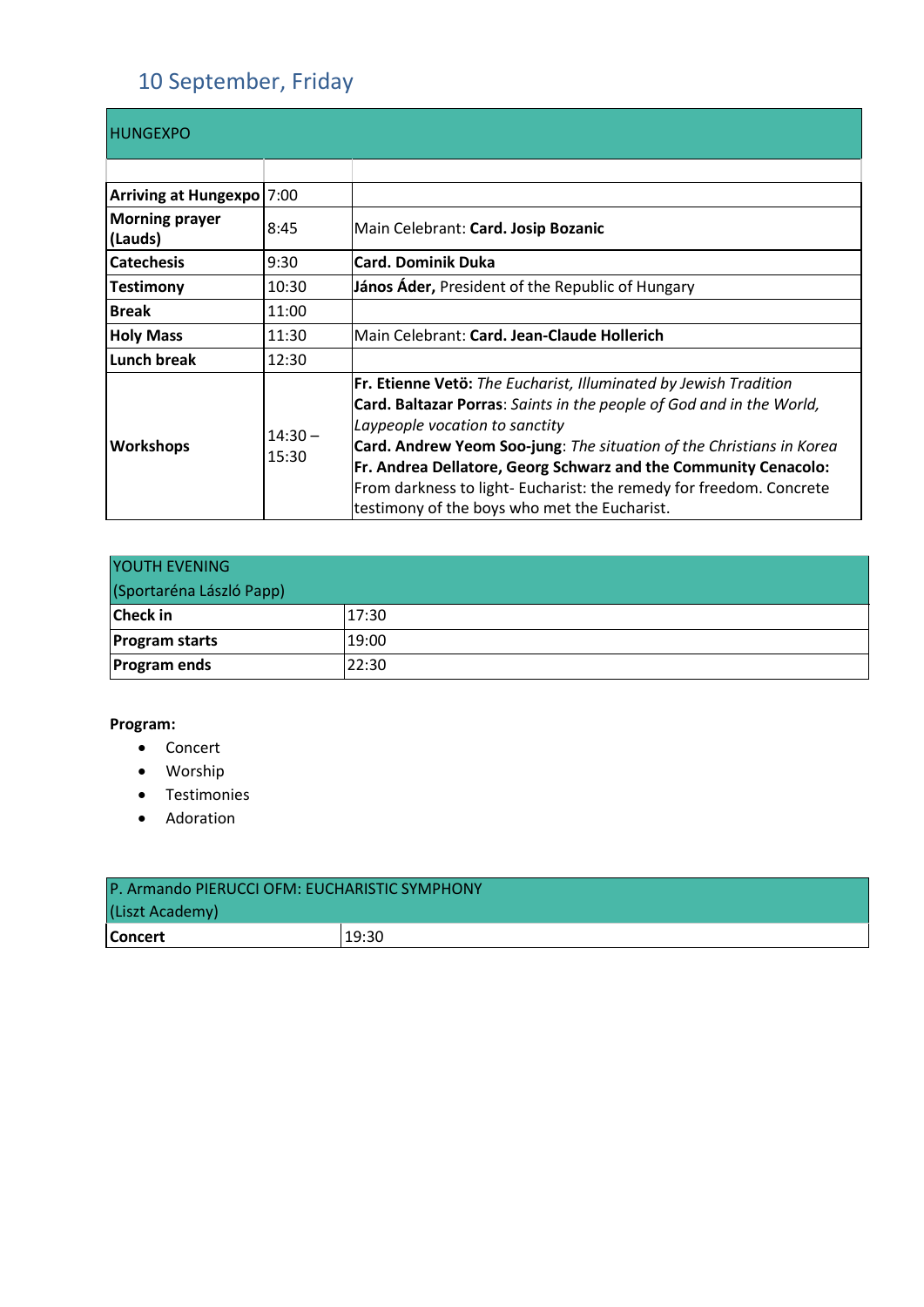## 11 September, Saturday

| <b>FESTIVAL OF FAMILIES</b> |             |
|-----------------------------|-------------|
| (Margaret Island)           |             |
| <b>Festival os families</b> | 10:00-15:00 |

| <b>HOLY MASS and EUCHARISTIC CANDLELIGHT PROCESSION</b><br>(Kossuth square) |                                        |  |
|-----------------------------------------------------------------------------|----------------------------------------|--|
| <b>Check</b> in                                                             | 14:00                                  |  |
| Introductory program                                                        | 15:00                                  |  |
| Holy Mass, eucharistic                                                      |                                        |  |
| candlelight procession                                                      | 17:00 Main Celebrant: Card. Péter Erdő |  |
| Final blessing on Heroes'                                                   |                                        |  |
| square                                                                      | 21:00                                  |  |